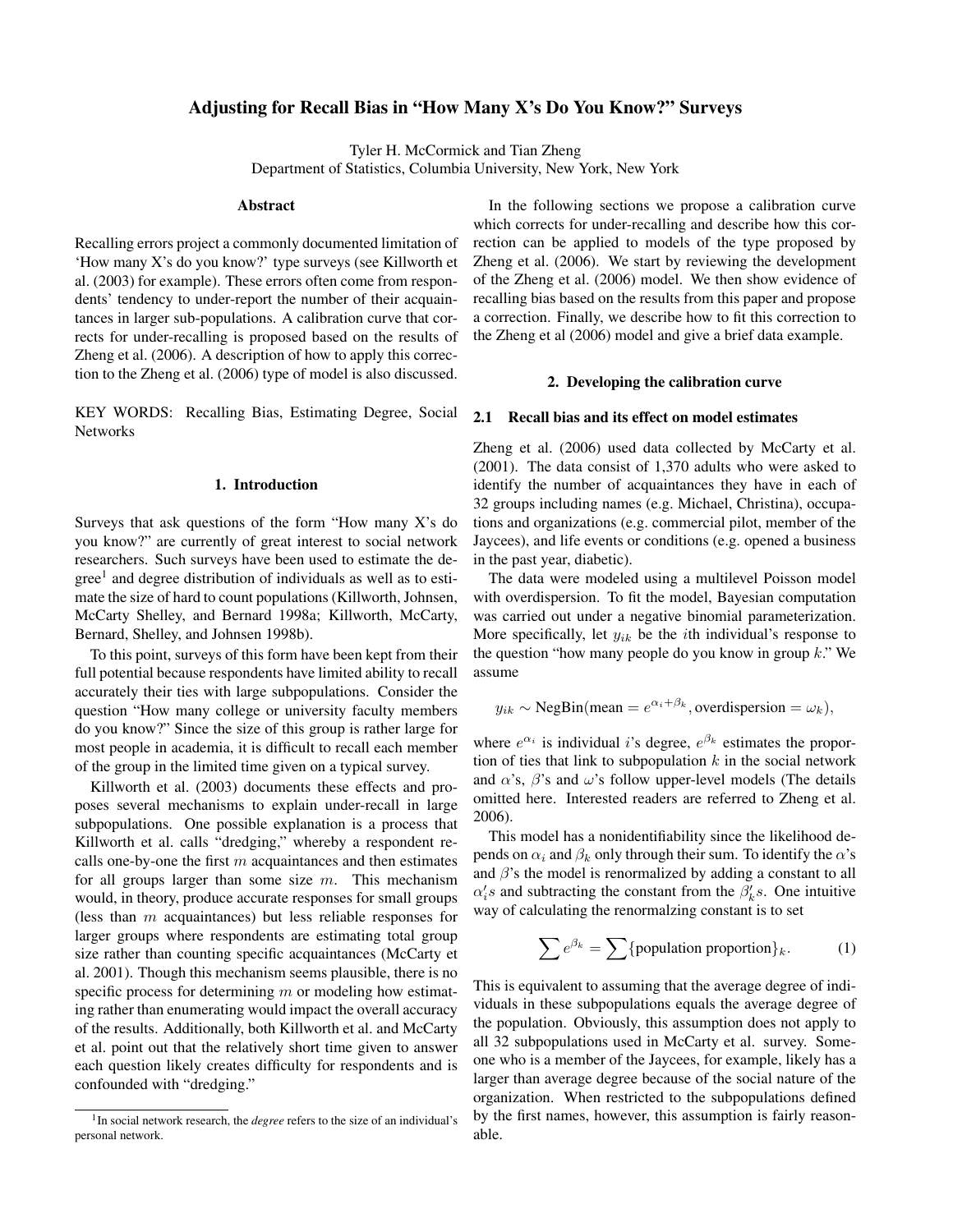The above strategy also requires that the acquaintance ties recorded in the survey reflect the distribution of ties in the social network. However, the survey did not accurately measure the social network but rather the *recalled* social network by the respondents. For rare groups, the respondents can recall almost all their ties with these groups. The number of ties to a large subpopulation  $k$  is under-recalled. The estimated proportion  $e^{\beta_k}$  from data therefore only estimate the proportion of ties involving subpopulation  $k$  in the recalled social network. Consequently,

$$
\sum e^{\beta_k} = \sum f(\{\text{population proportion}\}_k)
$$
  
\n
$$
\leq \sum \{\text{population proportion}\}_k.
$$

Here,  $f(\cdot)$  represents the *recall* function. If the renormalizing constant is computed based on equation (1) and some popular first names, the degrees of the respondents will be underestimated.<sup>2</sup>

Among the first names used in the McCarty et al. surveys, the most popular name is Michael, representing 1.8% of the population. For someone whose personal network size is 600, he is expected to know  $600 \times .018 \approx 11$  Michaels. Though imaginable, it is difficult to recall 11 Michaels during the limited amount of time of such a survey; therefore, the actual reported count is likely to be much lower. In fact, in the Mc-Carty et al. data, respondents reported knowing an average of just under 5 Michaels.

In Figure 5 of Zheng et al. (2006), it is shown that for rare names the estimated  $\beta_k$ 's and the log population proportions fall closely to the line with slope 1. As the population size increases, the slope of the regression line between  $\beta_k$  and log population proportion is approximately 0.5. Killworth et al. (2003) also discovered this phenomenon. In their explanation, they propose a model for the expected number members of a subpopulation recalled as a fraction of the total number known. They then demonstrate that this model is well approximated by a square-root curve.

To accommodate recall bias in the McCarty et al. data, the normalization in Zheng et al. (2006) is based on the rarest names in the data (such as Jacqueline, Christina, and Nicole) with a correction for the fact that these names are female and that people tend to know more individuals of their own sex.

## 2.2 Derivation of the calibration curve

The choice to use the rarest names in Zheng et al. (2006) was somewhat arbitrary and was from visual checking based on Figure 5 in Zheng et al. (2006). In this section, we propose to use a calibration curve fitted to all 12 names to adjust for under-recalling as a function of subpopulation size.

Let  $e^{\beta_k}$  be the proportion of ties in the social network that involve individual in subpopulation k. And let  $e^{\beta'_{k}}$  denote the proportion of ties in the *recalled* social network that involve subpopulation k. Assume  $\beta'_k = f(\beta_k)$  and  $f(\cdot)$  is an increasing function.

Based on our observation and also independent discussion by Killworth et al. (2003), we assume that

$$
f'(x) \rightarrow 1 \text{ as } e^x \rightarrow 0 \quad (x \rightarrow -\infty)
$$
  

$$
\rightarrow \frac{1}{2} \text{ as } e^x \rightarrow 1 \quad (x \rightarrow 0).
$$

To simplify the inference, we assume that  $f(x) = x$  for small populations with proportion as small as  $e^x = e^b$  ( $b < 0$ ) and  $f'(x)$  decreases as x increases (at most) to  $\frac{1}{2}$  as x goes to zero. More specifically, we assume

$$
f'(x) = \frac{1}{2} + \frac{1}{2}e^{-a(x-b)}, a \ge 0, \text{ for } x \ge b,
$$

where *a* controls how fast and how close  $f'(x)$  approaches  $\frac{1}{2}$ . This gives us

$$
f(x) = b + \frac{1}{2}(x - b) + \frac{1}{2a} \left( 1 - e^{-a(x - b)} \right).
$$

In this paper, we use  $b = -7$ , which corresponds to subpopulations that are  $\langle .1\% \rangle$  of the population and a is to be fitted using  $\beta_k$  originally estimated and the population proportions of first names. This is because, as discussed earlier, we assume that in the absence of recall bias,  $\beta_k \approx$ {population proportion} $_k$  on average. Incidentally, we found that an a of approximately one yielded the best fit.

Figure 1 plots the original estimates of  $\beta_k$  against the the known size of the twelve first names used in McCarty et al. data. This is a reproduced version of Figure 5 in Zheng et al. (2006) with the calibration curve. If there were no recall bias, points in Figure 1 should scatter about the y=x line. In Figure 1, however, we see that the y=x line is an acceptable fit for the rarest names, but becomes less reasonable as the size of the subpopulation increases.

### 3. Modeling using the calibration curve

The calibration curve can be included in the model suggested by Zheng et al. with only minor modifications. We simply adjust  $\beta_k$  in the negative binomial mean by applying the calibration curve.

$$
y_{i,k}
$$
 ~ Neg Bin(mean =  $e^{\alpha_i + \beta'_k}$ , overdispersion =  $\omega_k$ )

where  $\beta'_k = f(\beta_k)$ .

By including the calibration curve, the estimated parameters remain  $\beta'_k s$  and their magnitude has been corrected for recalling.

To see the effects of this correction, consider Figure 2. This figure shows the same log-log plot as in Figure 1, except we have now also included our estimates of  $\beta_k$  after adjusting for recall.

Two things are worth noting on this figure. First, the estimates produced using the recall correction fall generally along a line with a slope of one, indicating that our estimates increase proportionally as the subpopulation size increases. Second, notice that the size of the correction is dependent on the subpopulation size. Smaller subpopulation estimates are corrected less than larger ones, an observation that is consistent with the idea that recall is more accurate in smaller subpopulations.

 $2 \text{In Zheng}$  et al. (2006), we observed that the average degree is about 384 while using all 12 names to normalize and then becomes 739 while using the rarer names.